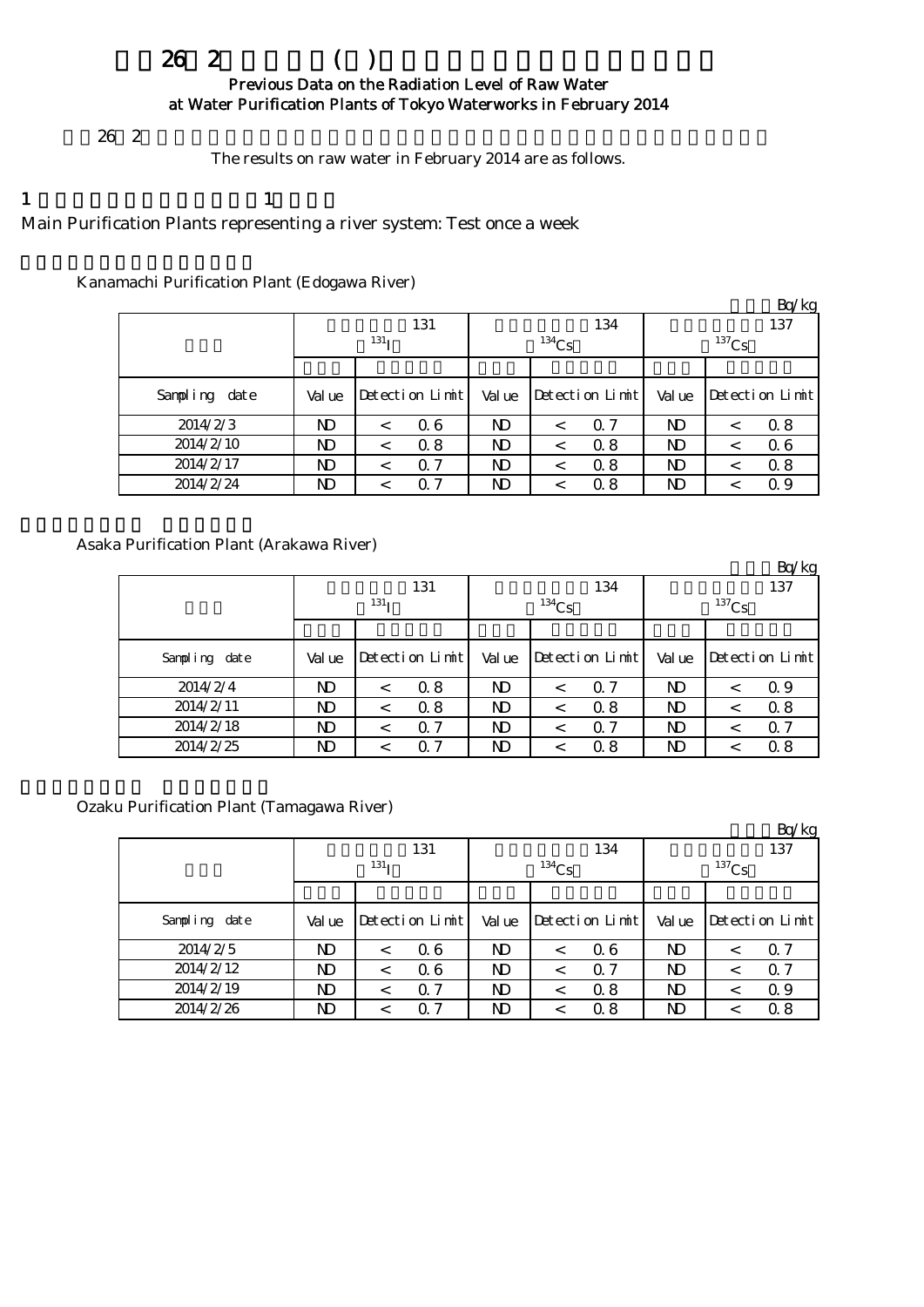#### Higashi-murayama Purification Plant (Tamagawa Arakawa River)

|                  |        |                  |        |                 |          | Bq/kg                 |  |  |  |
|------------------|--------|------------------|--------|-----------------|----------|-----------------------|--|--|--|
|                  |        | 131              |        | 134             |          | 137                   |  |  |  |
|                  |        | 131 <sub>T</sub> |        | $134$ Cs        | $137$ Cs |                       |  |  |  |
|                  |        |                  |        |                 |          |                       |  |  |  |
| Sampling<br>date | Val ue | Detection Limit  | Val ue | Detection Limit | Val ue   | $Detecti$ on $Limit$  |  |  |  |
| 2014/2/6         | ND     | 0.6              | ND     | $\,<\,$         | ND       | 0.7<br>$\,<\,$        |  |  |  |
| 2014/2/13        | ND     | 0.6              | ND     | 06              | ND       | $\alpha$ 7<br><       |  |  |  |
| 2014/2/20        | ND     | 0.6<br>$\,<\,$   | ND     | $\alpha$ 7<br>< | ND       | $\alpha$ 7<br>$\,<\,$ |  |  |  |
| 2014/2/27        | ND     | 0.7              | ND     | Q 9             | ND       | 0.8<br>$\,<\,$        |  |  |  |

### Nagasawa Purification Plant (Sagamigawa River)

|               |        |                  |                |                 |              | Bq/kg           |  |  |
|---------------|--------|------------------|----------------|-----------------|--------------|-----------------|--|--|
|               |        | 131              |                | 134             | 137          |                 |  |  |
|               |        | 131 <sub>T</sub> |                | $^{134}Cs$      | $137$ Cs     |                 |  |  |
|               |        |                  |                |                 |              |                 |  |  |
| Sampling date | Val ue | Detection Limit  | Val ue         | Detection Limit | Val ue       | Detection Limit |  |  |
| 2014/2/7      | ND     | 0.5<br>$\,<\,$   | N <sub>D</sub> | 06              | $\mathbf{D}$ | 0.8<br>$\,<\,$  |  |  |
| 2014/2/14     | ND     | 0.7<br>$\,<\,$   | ND             | 0.8             | ND           | 0.8<br>$\,<\,$  |  |  |
| 2014/2/21     | ND.    | 0.8<br>$\,<\,$   | N)             | Q 6             | ND.          | 06<br>$\,<\,$   |  |  |
| 2014/2/28     | ND     | 06<br>$\,<$      | ND             | $\Omega$ 4      | ND           | $\alpha$ 7      |  |  |

## 2 and  $\lambda$  1

# Other Main Purification Plants: Test mostly once a month

|                      |                           |                   |                           |         |                 |              |          |                 |                 |         | Bq/kg                |
|----------------------|---------------------------|-------------------|---------------------------|---------|-----------------|--------------|----------|-----------------|-----------------|---------|----------------------|
|                      |                           |                   | 131<br>$131$ <sub>I</sub> |         |                 |              | $134$ Cs | 134             | 137<br>$137$ Cs |         |                      |
| Monitoring<br>poi nt | <b>Vater</b><br>resource  | Sampling<br>dat e | Val ue                    |         | Detection Limit | Val ue       |          | Detection Limit | Val ue          |         | $Detecti$ on $Limit$ |
| Masato               | Edogava<br><b>R</b> iver  | 2014/2/4          | $\mathbf{D}$              | $\lt$   | 0.9             | $\mathbf{D}$ | $\lt$    | 0.8             | $\mathbf{N}$    | $\lt$   | 0.7                  |
| MIsono               | Arakawa<br><b>R</b> ver   | 2014/2/4          | $\mathbf{D}$              | $\lt$   | 0.6             | $\mathbf{D}$ | $\lt$    | 0.5             | $\mathbf{N}$    | $\,<$   | 0.7                  |
| Kinuta               | Tanagawa<br><b>R</b> iver | 2014/2/5          | $\mathbf{D}$              | $\,<\,$ | 0.9             | $\mathbf{N}$ | $\lt$    | $\mathbf{1}$    | $\mathbf{N}$    | $\prec$ | 0.9                  |
| Sakai                | Tanagawa<br><b>R</b> iver | 2014/2/6          | $\mathbf{D}$              | $\lt$   | 0.6             | $\mathbf{N}$ | $\lt$    | 06              | $\mathbf{N}$    | $\lt$   | 0.8                  |
| Ki nut ashi no       | Tanagava<br><b>R</b> ver  | 2014/2/12         | $\mathbf{N}$              | $\lt$   | 0.8             | $\mathbf{D}$ | $\lt$    | 0.7             | $\mathbf{N}$    | $\lt$   | 0.9                  |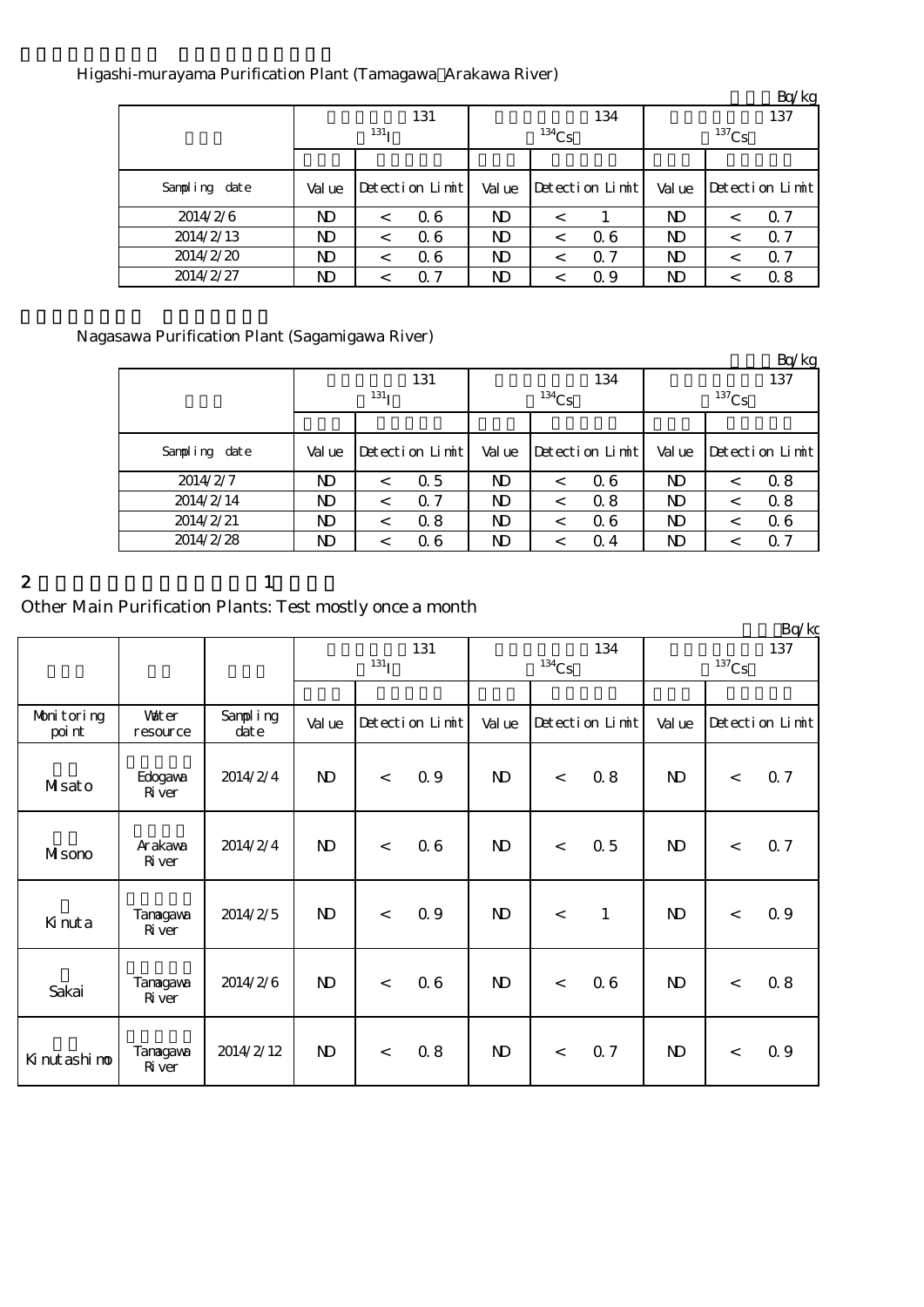Water purification plants using surface water, subsoil water, or shallow well water in Tama Area: Test mostly once a month

|                  |                   |              |                    |                 |                |          |                 |              |                          | Bq/kg           |
|------------------|-------------------|--------------|--------------------|-----------------|----------------|----------|-----------------|--------------|--------------------------|-----------------|
|                  |                   |              |                    | 131             |                |          | 134             |              |                          | 137             |
|                  |                   |              | $131$ <sub>I</sub> |                 |                | $134$ Cs |                 | $137$ Cs     |                          |                 |
|                  |                   |              |                    |                 |                |          |                 |              |                          |                 |
| Monitoring point | Sampling<br>dat e | Val ue       |                    | Detection Limit |                |          | Detection Limit | Val ue       |                          | Detection Limit |
| Tokura           | 2014/2/10         | $\mathbf{N}$ | $\lt$              | 0.7             | $\mathbf{N}$   | $\lt$    | 06              | $\mathbf{N}$ | $\lt$                    | 0.7             |
| <b>Qtsu</b>      | 2014/2/10         | $\mathbf{N}$ | $\lt$              | 0.7             | $\mathbf{N}$   | $\lt$    | 0.8             | $\mathbf{N}$ | $\lt$                    | 06              |
| N ppara          | 2014/2/12         | $\mathbf{N}$ | $\,<$              | 0.6             | N <sub>D</sub> | $\lt$    | 0.8             | $\mathbf{N}$ | $\lt$                    | 0.7             |
| H kawa           | 2014/2/12         | $\mathbf{N}$ | $\,<$              | 0.9             | $\mathbf{D}$   | $\,<$    | 0.8             | $\mathbf{N}$ | $\,<$                    | 0.7             |
| Tanasawa         | 2014/2/24         | $\mathbf{N}$ | $\,<$              | 0.7             | $\mathbf{N}$   | $\lt$    | 06              | $\mathbf{N}$ | $\lt$                    | 0.7             |
| $\alpha$ aba     | 2014/2/24         | $\mathbf{N}$ | $\,<\,$            | 0.6             | $\mathbf{D}$   | $\prec$  | <b>Q</b> 7      | $\mathbf{N}$ | $\prec$                  | $0.5\,$         |
| Hmura            | 2014/2/24         | $\mathbf{D}$ | $\,<$              | 0.8             | $\mathbf{N}$   | $\,<$    | $\mathbf{1}$    | $\mathbf{N}$ | $\overline{\phantom{a}}$ | 0.7             |
| Fukasawa         | 2014/2/26         | $\mathbf{D}$ | $\,<\,$            | 0.7             | $\mathbf{D}$   | $\,<$    | 0.7             | $\mathbf{D}$ | $\lt$                    | 06              |

#### surface water

#### subsoil water

|                  |                   |                    |         |                 |              |          |                 |                     |         | Bq/kg           |
|------------------|-------------------|--------------------|---------|-----------------|--------------|----------|-----------------|---------------------|---------|-----------------|
|                  |                   | 131                |         |                 |              |          | 134             |                     |         | 137             |
|                  |                   | $131$ <sub>I</sub> |         |                 |              | $134$ Cs |                 | $^{137}\mathrm{Cs}$ |         |                 |
|                  |                   |                    |         |                 |              |          |                 |                     |         |                 |
| Monitoring point | Sampling<br>dat e | Val ue             |         | Detection Limit |              |          | Detection Limit | Val ue              |         | Detection Limit |
| Chi gasedai ni   | 2014/2/11         | N <sub>D</sub>     | $\prec$ | 0.8             | $\mathbf{D}$ | $\prec$  | 0.8             | $\mathbf{N}$        | $\prec$ | 0.9             |
| H nat awada      | 2014/2/11         | $\mathbf{N}$       | $\lt$   | 0.7             | $\mathbf{N}$ | $\,<$    | Q 7             | $\mathbf{D}$        | $\,<$   | 0.8             |
| Takat suki       | 2014/2/19         | $\mathbf{D}$       | $\prec$ | 0.7             | $\mathbf{D}$ | $\prec$  | <b>Q</b> 7      | $\mathbf{N}$        | $\prec$ | 0.7             |
| Nari ki          | 2014/2/25         | $\mathbf{N}$       | $\lt$   | 0.7             | $\mathbf{N}$ | $\prec$  | 0.7             | $\mathbf{N}$        | $\prec$ | 0.5             |
| Fut anat ao      | 2014/2/25         | $\mathbf{N}$       | $\lt$   | 0.8             | $\mathbf{N}$ | $\lt$    | 0.8             | $\mathbf{N}$        | $\lt$   | 0.9             |
| Savai dai i chi  | 2014/2/25         | $\mathbf{N}$       | $\,<$   | 0.6             | $\mathbf{N}$ | $\prec$  | Q 7             | $\mathbf{N}$        | $\prec$ | 0.7             |
| Savai dai ni     | 2014/2/25         | N <sub>D</sub>     | $\prec$ | 0.8             | $\mathbf{D}$ | $\lt$    | 0.8             | $\mathbf{N}$        | $\prec$ | 0.8             |
| MItakesann       | 2014/2/27         | $\mathbf{N}$       | $\lt$   | 0.8             | $\mathbf{N}$ | $\lt$    | 0.7             | $\mathbf{D}$        | $\lt$   | 0.9             |